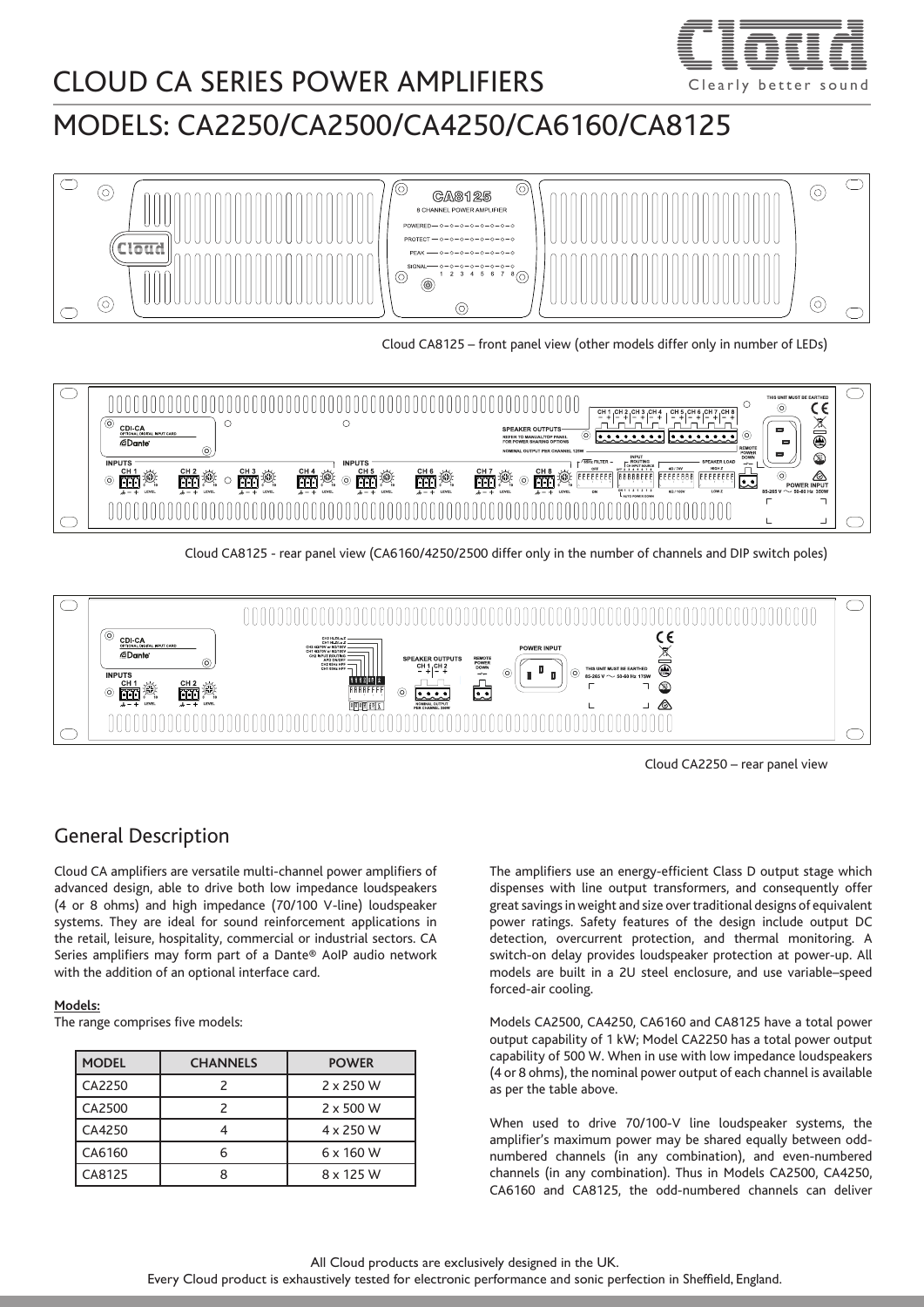

a total of 500 W and similarly, the even-numbered channels can deliver 500 W. In Model CA2250, the maximum available power of 500 W may be shared between the two channels. This highimpedance mode power sharing feature allows – for example – one multi-channel amplifier to drive loudspeaker systems in areas of a building differing in size, while optimising the overall power capability.

Particular design attention has been paid to the amplifiers' energy efficiency. If no input signal is detected for 15 minutes, the channel (or odd/even group of channels) is muted, to reduce power consumption. Resumption of an input signal will immediately "wake up" the channel/group. If no input signal is detected for 25 minutes, an Automatic Power-Down feature (APD) then puts the channel/ group into a low-power standby mode; when all channels are in this mode the power consumption is less than 2.5 W. The amplifiers also include a remote standby/wake up function, enabling them to be placed into standby mode - and subsequently powered-up again by a simple external contact closure. Wake-up time is typically 500 ms.

Key Features

#### **Amplifier:**

- Advanced design of 2, 4, 6 and 8-channel Class D power amplifiers
- Transformerless output stage can drive 70/100 V-line systems directly
- Nominal power ratings: 2 x 250 W (CA2250), 2 x 500 W (CA2500), 4 x 250 W (CA4250), 6 x 160 W (CA6160) and 8 x 125 W (CV8125)
- Thermal protection, overcurrent limiting and DC offset protection
- Switch-on delay for speaker protection during power-up
- On 4, 6 and 8 channel models, power sharing allows odd and even channel groups to deliver a maximum of 500 W each: CA2250 also features power sharing up to 500 W between channels
- Per-channel, front panel LEDs for signal presence, peak level, protection activity and power status
- Balanced line level inputs

• Optional Dante® input cards available for all models

output type: 4 ohms, 8 ohms, 70 V-line or 100 V-line.

offering two, four and eight Dante channels respectively.

Per-channel output level controls

PROTECT and POWERED LEDs.

Rear panel input routing switches configure amplifier for manual selection of multichannel, stereo or mono operation

In addition to the "soft" power switch and associated LED, the front panels are fitted with four LEDs for each channel: these confirm signal presence (SIGNAL), peak level (PEAK), activation of the protection circuitry (PROTECT) and amplifier power status (POWERED). A Mute state is confirmed by simultaneous illumination of the PEAK,

The inputs are electronically balanced, on plug-in multiway connectors. Rear panel controls are provided for individual channel levels; multi-pole DIP switches allow the configuration of input routing options and the selection of per-channel 65 Hz high-pass filters (to help prevent loudspeaker transformer core saturation in 70/100 V-line systems). Further DIP switches allow selection of

The amplifiers have a rear panel expansion slot for an optional Dante® input card. Cards versions CDI-CA2, CDI-CA4 and CDI-CA8 are available,

- Rear panel switches select 4 or 8 ohm low-impedance operation, or 70 V-line or 100 V-line output levels
- Per-channel high-pass filter (65 Hz) to protect against transformer saturation in 70/100 V-line systems
- Independent Automatic Power Down (APD) on odd and even channel groups; minimises power consumption in absence of an input signal
- APD may be globally disabled
- Remote Power Down control input
- Variable speed forced-air cooling
- 2U 19" rackmounting units

#### Block Diagram

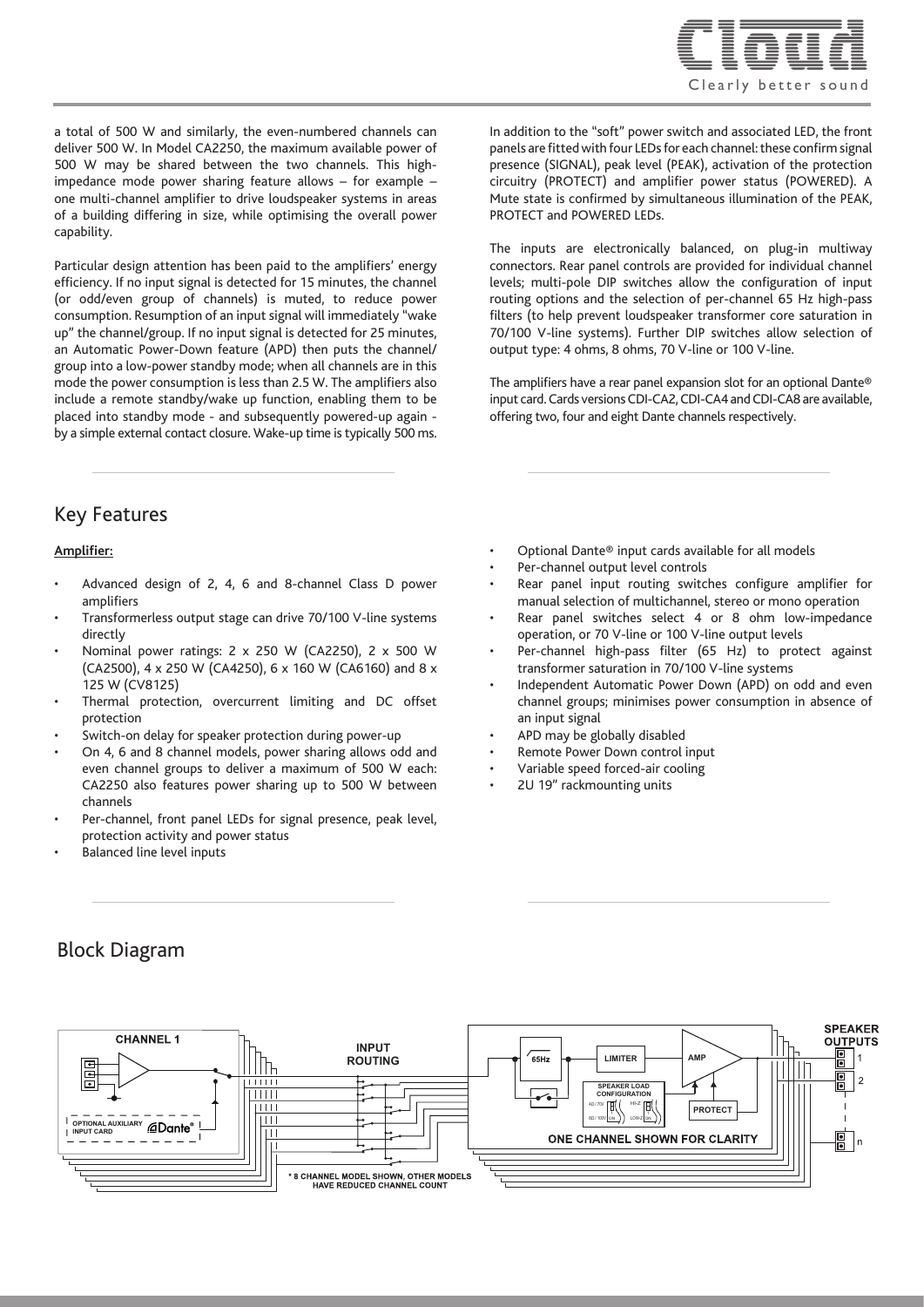

#### Input Routing

The input routing switches permit various permutations of mono, stereo and multi-channel operation without any external parallel wiring. Some possibilities are shown below (CA8125 shown as example):

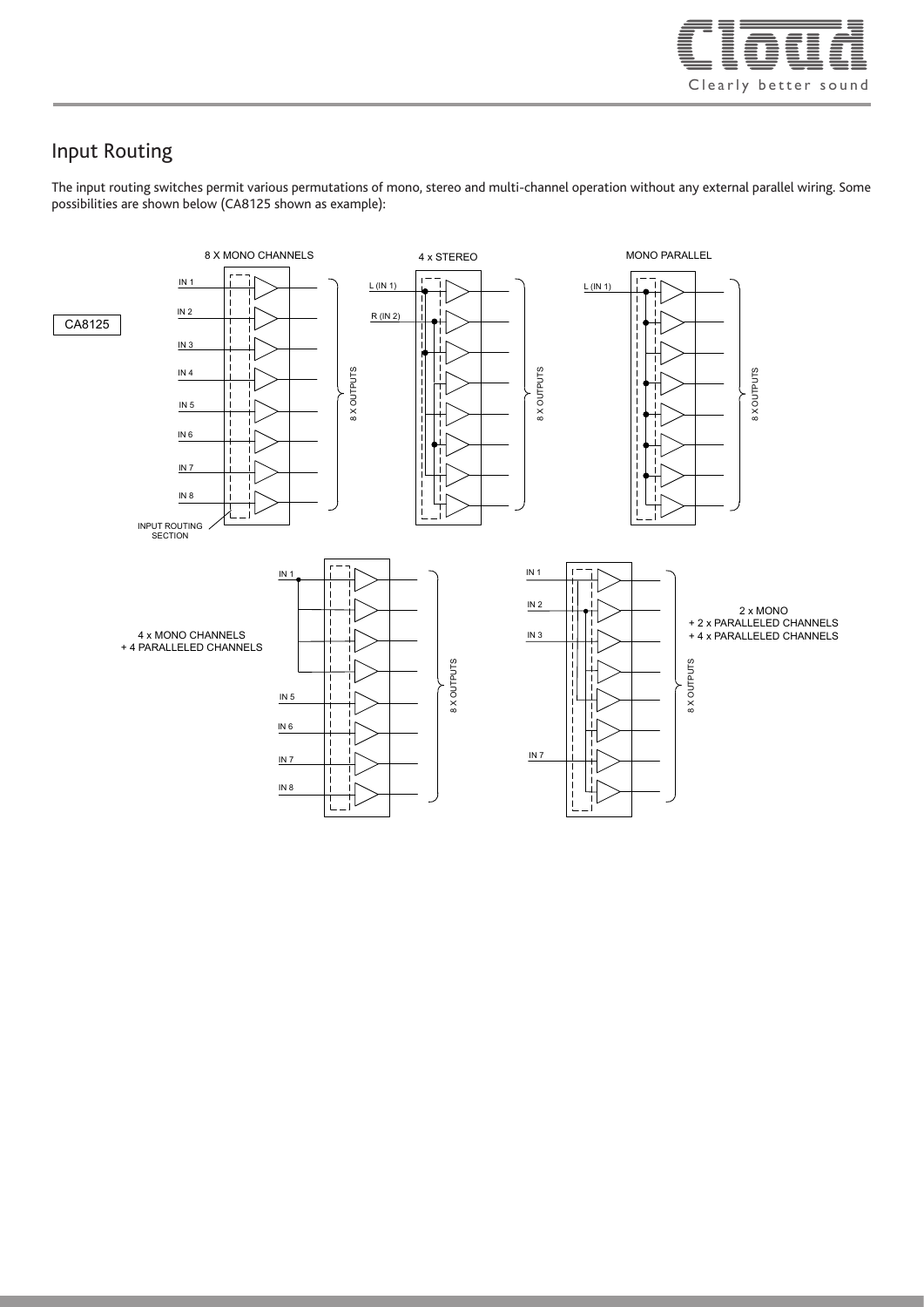

#### Application Example



The example above shows an how the eight channels of a CA8125 amplifier may be used to provide stereo audio to different zones of a building. Both 70/100 V-line and low impedance loudspeakers are installed (in different zones), and the system may be extended to additional speakers in each zone as required, provided the total 500 W power capacity of the odd/even channel groups is not exceeded.

The example shows how the CA8125 can receive its eight inputs (four stereo pairs in this example) from a Dante network when the optional Dante input card is fitted to the expansion slot. Any Danteenabled device elsewhere on the network – e.g., line sources, wall input plates, paging mics - can be an audio source, routing being under the control of Audinate's Dante Controller software.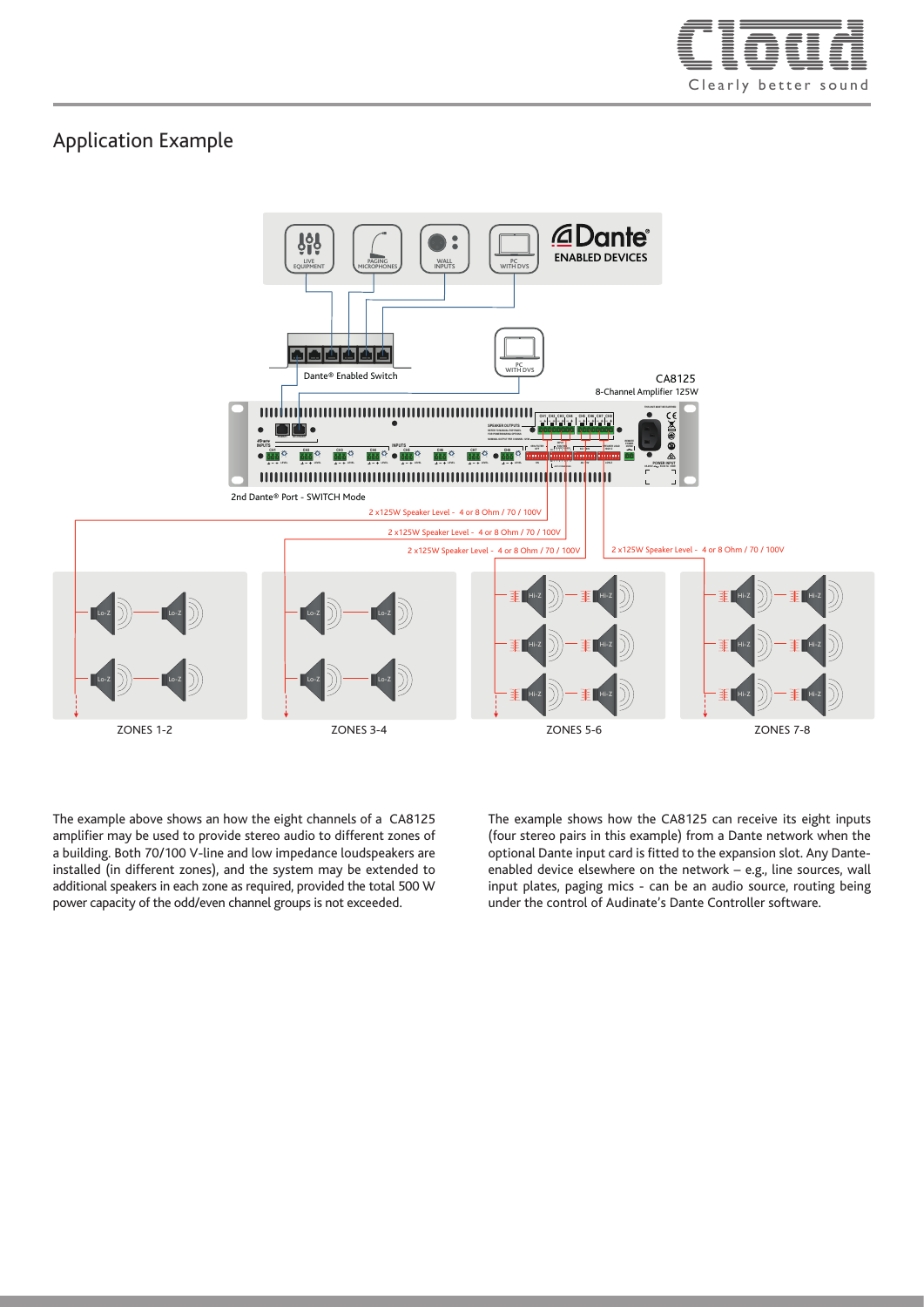

### Performance Graphs



All Models 100V Maximum Load Frequency Response All Models 100v Maximum Load Frequency Response



## Technical Specifications

| Performance         | <b>All Models</b>                                                                                                                  |  |  |  |
|---------------------|------------------------------------------------------------------------------------------------------------------------------------|--|--|--|
| Output Power:       | CA2250: total output power 500 W, both channels<br>CA2500/CA4250/CA6160/CA8125: total output power 1 kW, all channels <sup>1</sup> |  |  |  |
| Outputs:            | Low-impedance: 4 ohms or 8 ohms (selectable)<br>High-impedance: 70 V or 100 V (rms)                                                |  |  |  |
| Frequency Response: | 20 Hz to 20 kHz, +0 dB/-1 dB                                                                                                       |  |  |  |
| High Pass Filter:   | -3 dB @ 65 Hz via rear panel switches                                                                                              |  |  |  |
| Distortion:         | 0.019%THD+N @1 kHz, 1 dB below rated output                                                                                        |  |  |  |
| Noise:              | -94 dBr, 22 Hz to 22 kHz, relative to full power                                                                                   |  |  |  |
| Crosstalk:          | Ch1 to Ch2: < - 98 dB @1 kHz, - 79 dB @10 kHz<br>Other channel combinations: -107 dB @1 kHz, -98 dB @10 kHz (typical)              |  |  |  |
| Inputs              |                                                                                                                                    |  |  |  |
| Connectors          | 3-pole 3.5 mm-pitch plug-in screw-terminal connectors                                                                              |  |  |  |
| Sensitivity         | 0 dBu (0.775 Vrms)                                                                                                                 |  |  |  |
| Input Impedance     | 10 kohms (balanced); 5 kohms (unbalanced)                                                                                          |  |  |  |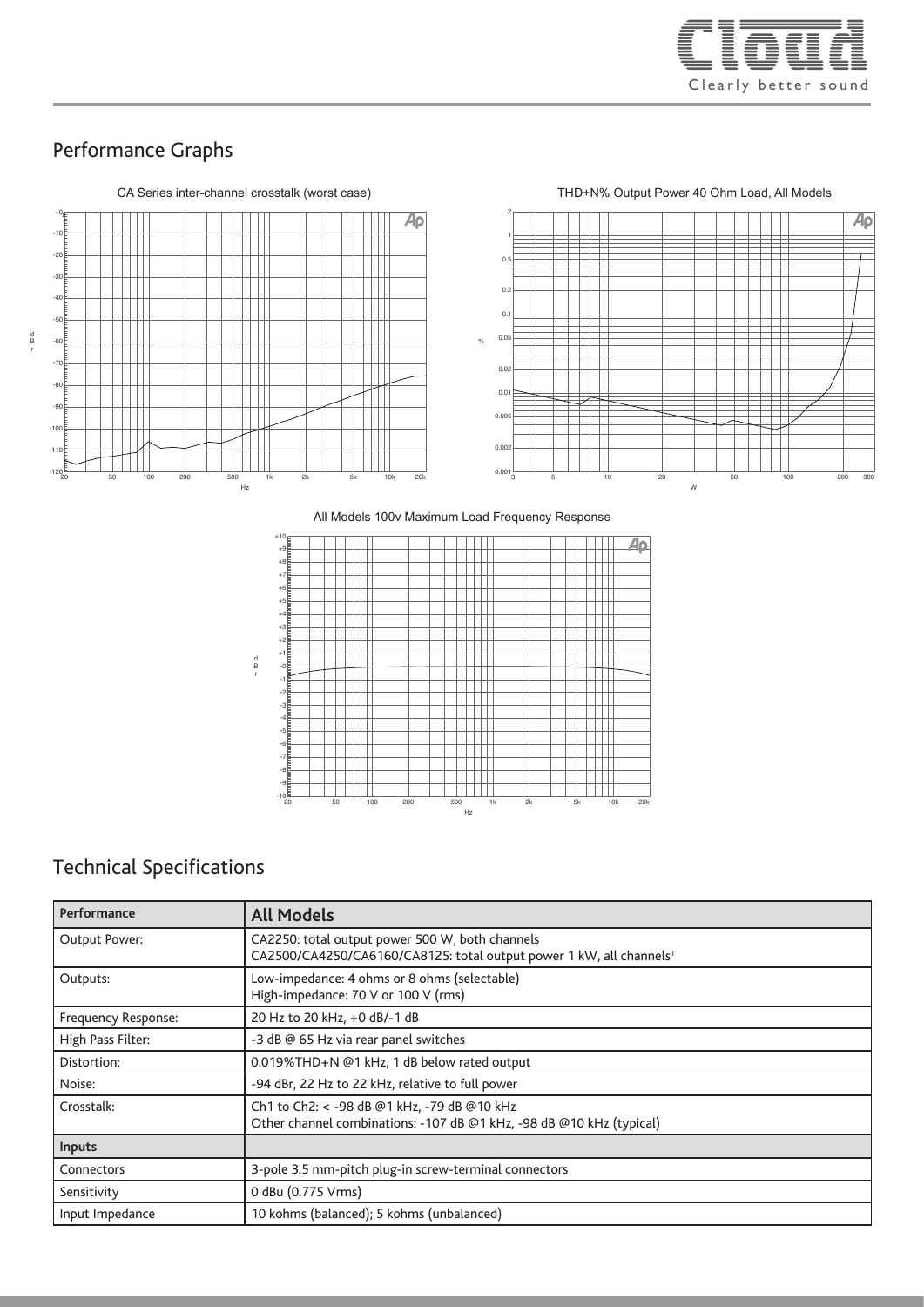

### Technical Specifications

| General                                      |                              |                                                                                                                                                             |                               |                               |                                |                               |  |  |
|----------------------------------------------|------------------------------|-------------------------------------------------------------------------------------------------------------------------------------------------------------|-------------------------------|-------------------------------|--------------------------------|-------------------------------|--|--|
| Output connectors                            |                              | 2-pole 5 mm-pitch plug-in screw-terminal connectors                                                                                                         |                               |                               |                                |                               |  |  |
| Power input                                  |                              | 85 to 265 V AC, 50 to 60 Hz                                                                                                                                 |                               |                               |                                |                               |  |  |
| Mains protection                             |                              | Internal fuses:<br>CA2250: 1 x 250 V fuse, 20 x 5 mm, rating T4AH<br>CA2500, CA4250, CA6160, CA8125: 2 x 250 V fuses, 20 x 5 mm, rating T4AH                |                               |                               |                                |                               |  |  |
|                                              | Normal operating temperature | 0 °C to 35 °C (Note performance and specifications cannot be guaranteed outside this range)                                                                 |                               |                               |                                |                               |  |  |
| Power<br>Consumption                         |                              | <b>CA2250</b>                                                                                                                                               | <b>CA2500</b>                 | CA4250                        | CA6160                         | <b>CA8125</b>                 |  |  |
|                                              | Standby & APD <sup>2</sup>   | 0.795 W (12.43 VA)                                                                                                                                          | 1.919 W (24.29 VA)            | 1.925 W (23.77 VA)            | 2.284 W (23.55 VA)             | 2.353 W (23.77 VA)            |  |  |
|                                              | Mute <sup>3</sup>            | 11.24 W (21.09 VA)                                                                                                                                          | 17.87 W (36.85 VA)            | 22.37 W (41.97 VA)            | 26.87 W (48.15 VA)             | 25.91 W (48.7 VA)             |  |  |
|                                              | Idle <sup>4</sup>            | 17.07 W (28.13 VA)                                                                                                                                          | 24.33 W (43.6 VA)             | 33.72 W (53.87 VA)            | 43.45 W (66.54 VA)             | 53.8 W (78.77 VA)             |  |  |
|                                              | 1/8th power <sup>5</sup>     | 88.33 W (105.8 VA)                                                                                                                                          | 165.1 W (193.5 VA)            | 170.0 W (192.3 VA)            | 170.2 W (205.8 VA)             | 183.5 W (219.8 VA)            |  |  |
|                                              | 1/3rd power <sup>6</sup>     | 200.9 W (213.5 VA)                                                                                                                                          | 388.0 W (415.4 VA)            | 391.0 W (416.0 VA)            | 378.5 W (403.5 VA)             | 387.5 W (411.8 VA)            |  |  |
| Heat loss                                    | Standby & APD <sup>2</sup>   | 2.9 kJ/hr<br>(2.7 BTU/hr)                                                                                                                                   | 6.9 kJ/hr<br>(6.6 BTU/hr)     | 6.9 kJ/hr<br>(6.6 BTU/hr)     | 8.2 kJ/hr<br>(7.8 BTU/hr)      | 8.5 kJ/hr<br>(8.0 BTU/hr)     |  |  |
|                                              | Mute <sup>3</sup>            | 40.5 KJ/hr<br>(38.4 BTU/hr)                                                                                                                                 | 64.3 kJ/hr<br>(61.0 BTU/hr)   | 80.5 kJ/hr<br>(76.4 BTU/hr)   | 96.7 kJ/hr<br>(91.7 BTU/hr)    | 93.3 kJ/hr<br>(88.5 BTU/hr)   |  |  |
|                                              | Idle <sup>4</sup>            | 61.5 kJ/hr<br>(58.3 BTU/hr)                                                                                                                                 | 87.6 kJ/hr<br>(83.1 BTU/hr)   | 121.4 kJ/hr<br>(115.1 BTU/hr) | 156.4 kJ/hr<br>(148.3 BTU/hr)  | 193.7 kJ/hr<br>(183.7 BTU/hr) |  |  |
|                                              | 1/8th power <sup>5</sup>     | 91.7 kJ/hr<br>(87.0 BTU/hr)                                                                                                                                 | 108.3 kJ/hr<br>(102.7 BTU/hr) | 164.9 kJ/hr<br>(156.4 BTU/hr) | 179.5 kJ/hr<br>(170.2 BTU/hr)  | 211.0 kJ/hr<br>(200.1 BTU/hr) |  |  |
|                                              | 1/3rd power <sup>6</sup>     | 122.5 kJ/hr<br>(116.1 BTU/hr)                                                                                                                               | 197.3 kJ/hr<br>(187.1 BTU/hr) | 210.0 kJ/hr<br>(199.1 BTU/hr) | 211.3 kJ/hr (<br>200.4 BTU/hr) | 242.7 kJ/hr<br>(230.2 BTU/hr) |  |  |
| Amplifier Protection                         |                              | Overcurrent<br>DC<br>Thermal monitoring<br>Switch-on delay                                                                                                  |                               |                               |                                |                               |  |  |
| <b>Status Indicators</b>                     |                              | Power applied, Protection active, Signal peak, and Signal present                                                                                           |                               |                               |                                |                               |  |  |
| Cooling                                      |                              | Variable speed fan                                                                                                                                          |                               |                               |                                |                               |  |  |
| <b>Dimensions</b><br>$(W \times H \times D)$ | <b>Net</b>                   | CA2250: 482.6 mm x 88 mm x 231.3 mm (19 in x 3.46 in x 9.11 in)<br>CA2500, CA4250, CA6160, CA8125: 482.6 mm x 88 mm x 381.8 mm (19 in x 3.46 in x 15.03 in) |                               |                               |                                |                               |  |  |
|                                              | Shipping                     | CA2250: tbc<br>CA2500, CA4250, CA6160, CA8125: 606 mm x 164 mm x 558 mm (23.9 in x 6.5 in x 22 in)                                                          |                               |                               |                                |                               |  |  |
| Weight                                       |                              | <b>CA2250</b>                                                                                                                                               | <b>CA2500</b>                 | CA4250                        | CA6160                         | <b>CA8125</b>                 |  |  |
|                                              | <b>Net</b>                   | 4.50 kg (10.1 lb)                                                                                                                                           | 6.75 kg (15.1 lb)             | 7.10 kg (15.9 lb)             | 7.55 kg (16.9lb)               | 7.95 kg (17.8 lb)             |  |  |
|                                              | Shipping                     | tbc                                                                                                                                                         | 8.75 kg (19.6 lb)             | 9.10 kg (20.4 lb)             | 9.55 kg (21.4 lb)              | 9.95 kg (22.3 lb)             |  |  |

#### NOTES

1. Odd- and even-numbered channel groups can deliver up to 500 W simultaneously (CA2250 excepted), but in models with more than two channels, the available power is reduced proportionately when any channel is delivering more than its nominal rating. On Model CA2250, the maximum power of 500 W is shared between the two channels as required.

Notes re Power Consumption and Heat Loss measurements: All measurements at 230 VAC 50 Hz power input

- 2. Standby: amplifier in Standby and APD states (i.e., after 25 mins of no input)<br>3. Mute: amplifier in Mute state (i.e., after 15 mins of no input)
- 3. Mute: amplifier in Mute state (i.e., after 15 mins of no input)<br>4. Idle: amplifier not in standby state, but no audio output
- 4. Idle: amplifier not in standby state, but no audio output<br>5. 1/8th power: constant sound level at 1/8 of the rate 1/8th power: constant sound level at 1/8 of the rated output power (audio mainly clean, only occasional clipping)
- 6. 1/3rd power: constant sound level at 1/3 of the rated output power (audio beginning to become compressed, limited or heavily clipped)